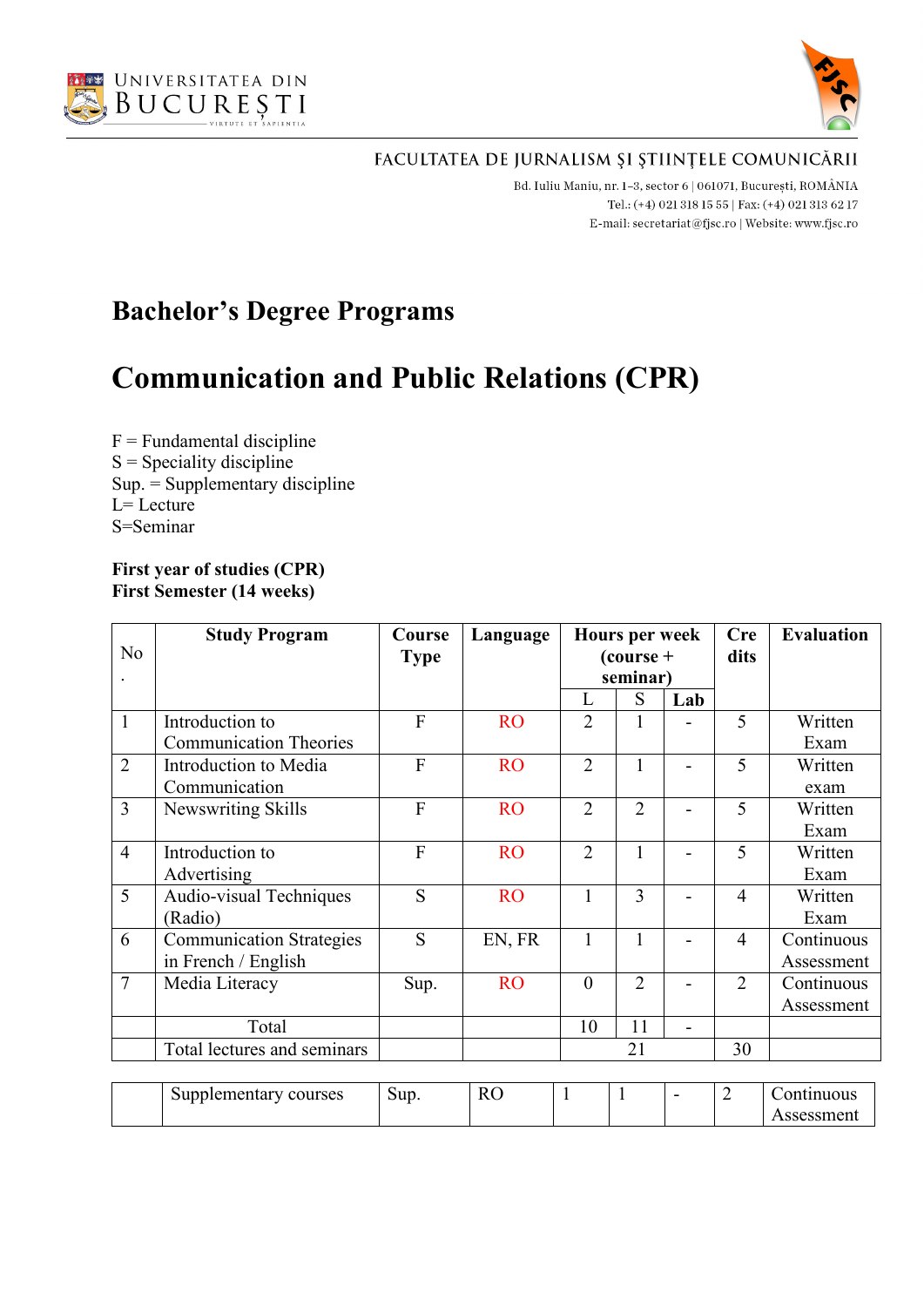



B<br/>d. Iuliu Maniu, nr. 1–3, sector 6 | 061071, București, ROMÂNIA Tel.: (+4) 021 318 15 55 | Fax: (+4) 021 313 62 17 E-mail:  $\texttt{secretariat@f}$ isc.ro | Website: www.fjsc.ro

#### **First year of studies (CPR) Second Semester (14 weeks)**

|                  | <b>Study Program</b>          | Course         | Language  | <b>Hours per week</b> |                         | <b>Cre</b>     | <b>Evaluation</b> |            |
|------------------|-------------------------------|----------------|-----------|-----------------------|-------------------------|----------------|-------------------|------------|
| No.              |                               | <b>Type</b>    |           |                       | $\frac{1}{2}$ (course + |                | dits              |            |
|                  |                               |                |           |                       | seminar)                |                |                   |            |
|                  |                               |                |           | L                     | S                       | Lab            |                   |            |
| 1.               | Introduction to Media         | $\overline{F}$ | <b>RO</b> | $\overline{2}$        | 1                       |                | 5                 | Written    |
|                  | Communication                 |                |           |                       |                         |                |                   | Exam       |
| $\overline{2}$ . | <b>Fundamentals of Social</b> | $\overline{F}$ | <b>RO</b> | $\overline{2}$        | $\overline{2}$          |                | $\overline{4}$    | Written    |
|                  | Sciences                      |                |           |                       |                         |                |                   | Exam       |
| 3.               | Introduction to Public        | $\overline{F}$ | <b>RO</b> | $\overline{2}$        | $\mathbf{1}$            |                | $\overline{4}$    | Written    |
|                  | Relations                     |                |           |                       |                         |                |                   | Exam       |
| 4.               | Desktop Publishing and        | $\overline{F}$ | <b>RO</b> | $\mathbf{1}$          | 3                       | $\blacksquare$ | $\overline{4}$    | Written    |
|                  | Infography                    |                |           |                       |                         |                |                   | Exam       |
| 5.               | Marketing                     | S              | <b>RO</b> | $\overline{2}$        | $\mathbf{1}$            |                | $\overline{2}$    | Written    |
|                  |                               |                |           |                       |                         |                |                   | Exam       |
| 6.               | Communication                 | Sup.           | EN, FR    | $\mathbf{1}$          | $\mathbf{1}$            |                | $\overline{4}$    | Continuous |
|                  | Strategies in French /        |                |           |                       |                         |                |                   | Assessment |
|                  | English                       |                |           |                       |                         |                |                   |            |
| 7.               | PR Worskhop                   | S              | <b>RO</b> | $\theta$              | $\overline{2}$          |                | $\overline{4}$    | Continuous |
|                  |                               |                |           |                       |                         |                |                   | Assessment |
| 8.               | Internship (90 hours)         | S              | <b>RO</b> |                       |                         |                | 3                 | Continuous |
|                  |                               |                |           |                       |                         |                |                   | Assessment |
|                  | Total                         |                |           | 10                    | 11                      | $\overline{a}$ |                   |            |
|                  | Total lectures and            |                |           |                       | 21                      |                | 30                |            |
|                  | seminars                      |                |           |                       |                         |                |                   |            |
|                  |                               |                |           |                       |                         |                |                   |            |
|                  | Supplementary courses         | Sup.           | <b>RO</b> | $\mathbf{1}$          | $\mathbf{1}$            |                | $\overline{2}$    | Continuous |
|                  |                               |                |           |                       |                         |                |                   | Assessment |

#### **Second year of studies (CPR) Third Semester (14 weeks)**

| No. | <b>Study Program</b>      | Course<br>Type | Langua<br>ge   | <b>Hours</b><br>per week<br>$\frac{1}{2}$ (course +<br>seminar) | <b>Credit</b><br>S | <b>Evaluation</b> |
|-----|---------------------------|----------------|----------------|-----------------------------------------------------------------|--------------------|-------------------|
|     | Introduction to Semiotics | Sup.           | R <sub>O</sub> | $+1$                                                            |                    | Written<br>Exam   |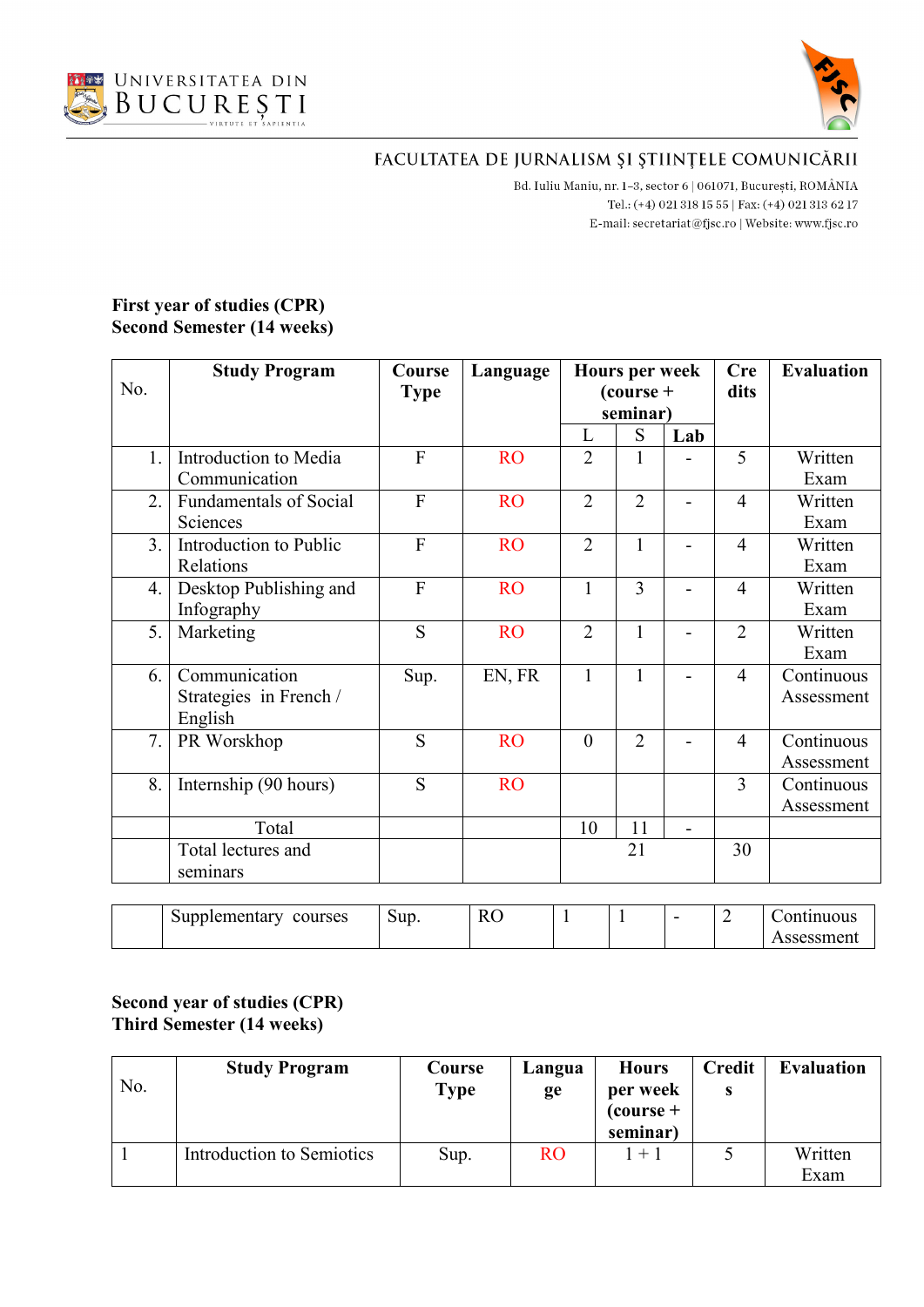



Bd. Iuliu Maniu, nr. 1-3, sector 6 | 061071, București, ROMÂNIA Tel.: (+4) 021 318 15 55 | Fax: (+4) 021 313 62 17 E-mail:  $\texttt{secretariat@f}$ isc.ro | Website: www.fjsc.ro

| $\overline{2}$ | Multimedia                      | S    | <b>RO</b> | $2 + 2$ | $\overline{4}$ | Written    |
|----------------|---------------------------------|------|-----------|---------|----------------|------------|
|                |                                 |      |           |         |                | Exam       |
| 3              | Audio-Visual Techniques         | S    | <b>RO</b> | $1 + 3$ | $\overline{4}$ | Written    |
|                | $\rm{TV}$                       |      |           |         |                | Exam       |
| 4              | Ethics                          | F    | <b>RO</b> | $2 + 1$ | $\overline{4}$ | Written    |
|                |                                 |      |           |         |                | exam       |
| 5              | Introduction to Branding        | S    | <b>RO</b> | $1+2$   | 5              | Written    |
|                |                                 |      |           |         |                | exam       |
| 6              | <b>Political Marketing</b>      | Sup. | <b>RO</b> | $1+1$   | $\overline{4}$ | Written    |
|                |                                 |      |           |         |                | exam       |
| $\overline{7}$ | Writing Techniques in           | Sup. | EN/FR     | $1+1$   | 4              | Continuous |
|                | French/English (Public          |      |           |         |                | Assesment  |
|                | Relations&Advertising)          |      |           |         |                |            |
| 8              | <b>Communication Strategies</b> | S    | <b>RO</b> | $1+2$   | $\overline{4}$ | Written    |
|                | and Techniques in               |      |           |         |                | exam       |
|                | <b>Electoral Campaigns</b>      |      |           |         |                |            |
|                |                                 |      |           | $10+13$ |                |            |
|                | Total                           |      |           | 23      | 30             |            |
|                | Supplementary courses           | Sup. | <b>RO</b> | $0 + 2$ | $\overline{2}$ | Continuous |
|                |                                 |      |           |         |                | Assesment  |

#### **Second year of studies (CPR) Fourth Semester (14 weeks)**

|                | <b>Study Program</b>     | Course      | Langua    | <b>Hours</b>            | Credit         | <b>Evaluation</b> |
|----------------|--------------------------|-------------|-----------|-------------------------|----------------|-------------------|
| No.            |                          | <b>Type</b> | ge        | per week                | S              |                   |
|                |                          |             |           | $\frac{1}{2}$ (course + |                |                   |
|                |                          |             |           | seminar)                |                |                   |
|                | <b>Communication Law</b> | F           | <b>RO</b> | $2 + 1$                 | 3              | Written           |
|                |                          |             |           |                         |                | Exam              |
| $\overline{2}$ | Deontology               | F           | <b>RO</b> | $2 + 2$                 | 4              | Written           |
|                |                          |             |           |                         |                | Exam              |
| 3.             | PR Techniques in TV      | S           | <b>RO</b> | $1+3$                   | 4              | Written           |
|                |                          |             |           |                         |                | Exam              |
| 4.             | Research Methods and     | F           | <b>RO</b> | $1 + 2$                 | $\overline{4}$ | Written           |
|                | Methodologies            |             |           |                         |                | Exam              |
| 5              | Writing Techniques in PR | S           | <b>RO</b> | $2+2$                   | 5              | Written           |
|                |                          |             |           |                         |                | Exam              |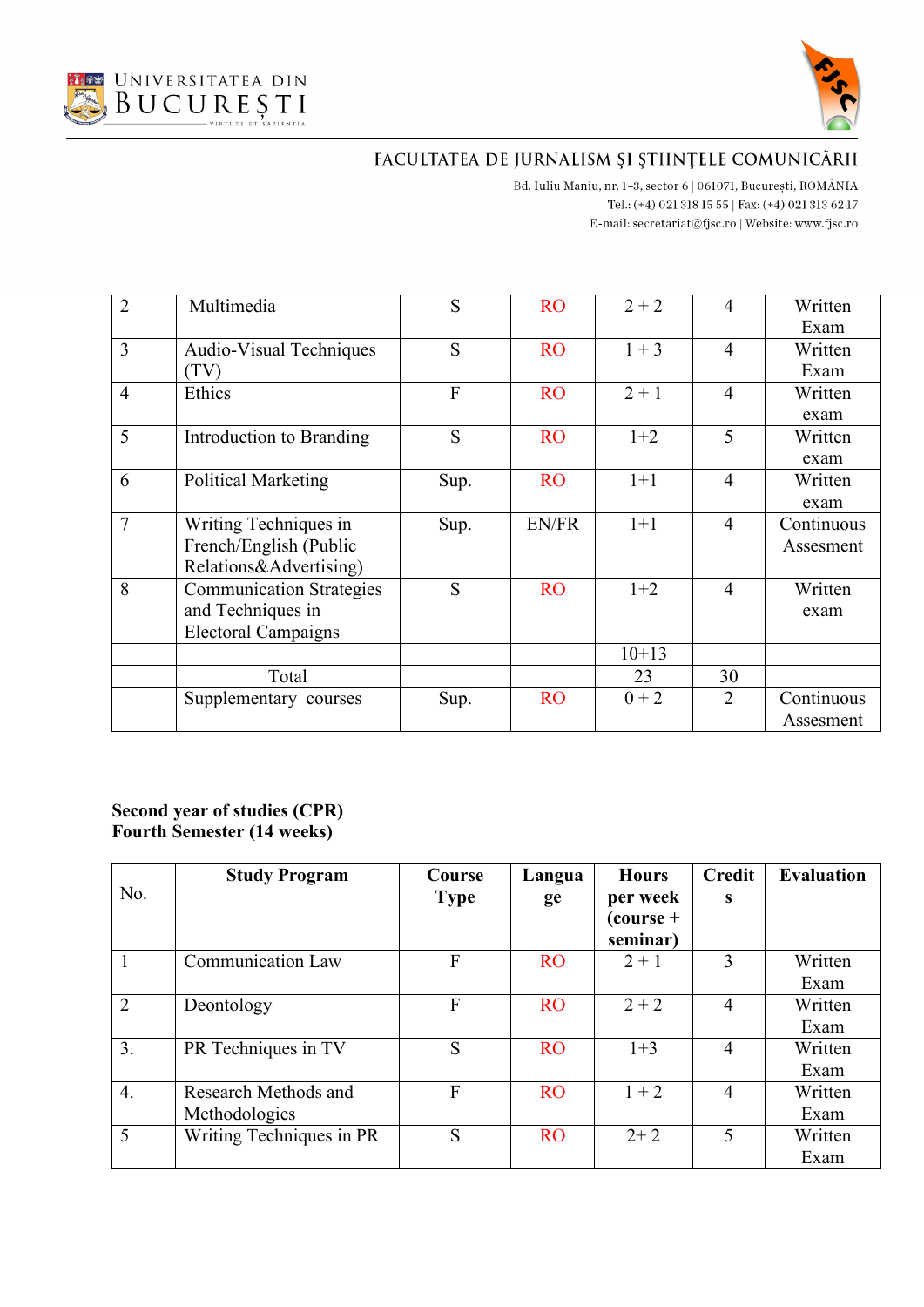



Assesment

# FACULTATEA DE JURNALISM ȘI ȘTIINȚELE COMUNICĂRII

Bd. Iuliu Maniu, nr. 1-3, sector 6 | 061071, București, ROMÂNIA Tel.: (+4) 021 318 15 55 | Fax: (+4) 021 313 62 17 E-mail:  $\texttt{secretariat@f}$ isc.ro | Website: www.fjsc.ro

| 6                             | PR & Advertising Writing     | S    | EN/FR     | $1 + 1$   | $\overline{4}$ | Continuous |  |  |  |
|-------------------------------|------------------------------|------|-----------|-----------|----------------|------------|--|--|--|
|                               | Techniques in                |      |           |           |                | Assesment  |  |  |  |
|                               | French/English               |      |           |           |                |            |  |  |  |
| 7                             | Internship (90 hours)        |      | RO        |           | 3              | Continuous |  |  |  |
|                               |                              |      |           |           |                | Assesment  |  |  |  |
|                               |                              |      |           |           |                |            |  |  |  |
| OPTIONAL COURSES (1 out of 3) |                              |      |           |           |                |            |  |  |  |
| 8                             | From idea to business        | S    | <b>RO</b> | $1 + 1$   | 3              | Continuous |  |  |  |
|                               |                              |      |           |           |                | Assesment  |  |  |  |
| 9                             | New social movements and     | S    | <b>RO</b> | $1 + 1$   | 3              | Continuous |  |  |  |
|                               | citizens' participation      |      |           |           |                | Assesment  |  |  |  |
| 10                            | Frameworks of imaginary      | Sup. | <b>RO</b> | $1 + 1$   | 3              | Continuous |  |  |  |
|                               |                              |      |           |           |                | Assesment  |  |  |  |
|                               | Total                        |      |           | $10 + 12$ |                |            |  |  |  |
|                               | Total lectures and seminars  |      |           | 22        | 30             |            |  |  |  |
|                               |                              |      |           |           |                |            |  |  |  |
|                               | <b>Supplementary Courses</b> | Sup. |           | $0 + 2$   | $\overline{2}$ | Continuous |  |  |  |

# **Third year of studies (CPR) Fifth Semester (14 weeks)**

| No.            | <b>Study Program</b>                 | Course<br><b>Type</b> | Lang<br>uage | <b>Hours</b><br>per week | <b>Credits</b> | <b>Evaluation</b> |
|----------------|--------------------------------------|-----------------------|--------------|--------------------------|----------------|-------------------|
|                |                                      |                       |              | $\frac{1}{2}$ (course +  |                |                   |
|                |                                      |                       |              | seminar)                 |                |                   |
| 1.             | Crisis Management                    | S                     | <b>RO</b>    | $2+2$                    | 5              | Written           |
|                |                                      |                       |              |                          |                | Exam              |
| 2.             | Public Speaking                      | Sup                   | <b>RO</b>    | $1+1$                    | 5              | Written           |
|                |                                      |                       |              |                          |                | Exam              |
| $\overline{3}$ | Corporate Social                     | S                     | <b>RO</b>    | $2 + 2$                  | 5              | Written           |
|                | Responsibility                       |                       |              |                          |                | Exam              |
| $\overline{4}$ | Communication and                    | S                     | <b>RO</b>    | $2 + 1$                  | 5              | Written           |
|                | Social Change                        |                       |              |                          |                | Exam              |
| 5              | Organising PR events                 | S                     | <b>RO</b>    | $1+2$                    | 5              | Written           |
|                |                                      |                       |              |                          |                | Exam              |
|                | <b>OPTIONAL COURSES (1 out of 2)</b> |                       |              |                          |                |                   |
| 6              | PR in Health Care                    | S                     | <b>RO</b>    | $1 + 1$                  | 5              | Continuous        |
|                |                                      |                       |              |                          |                | Assesment         |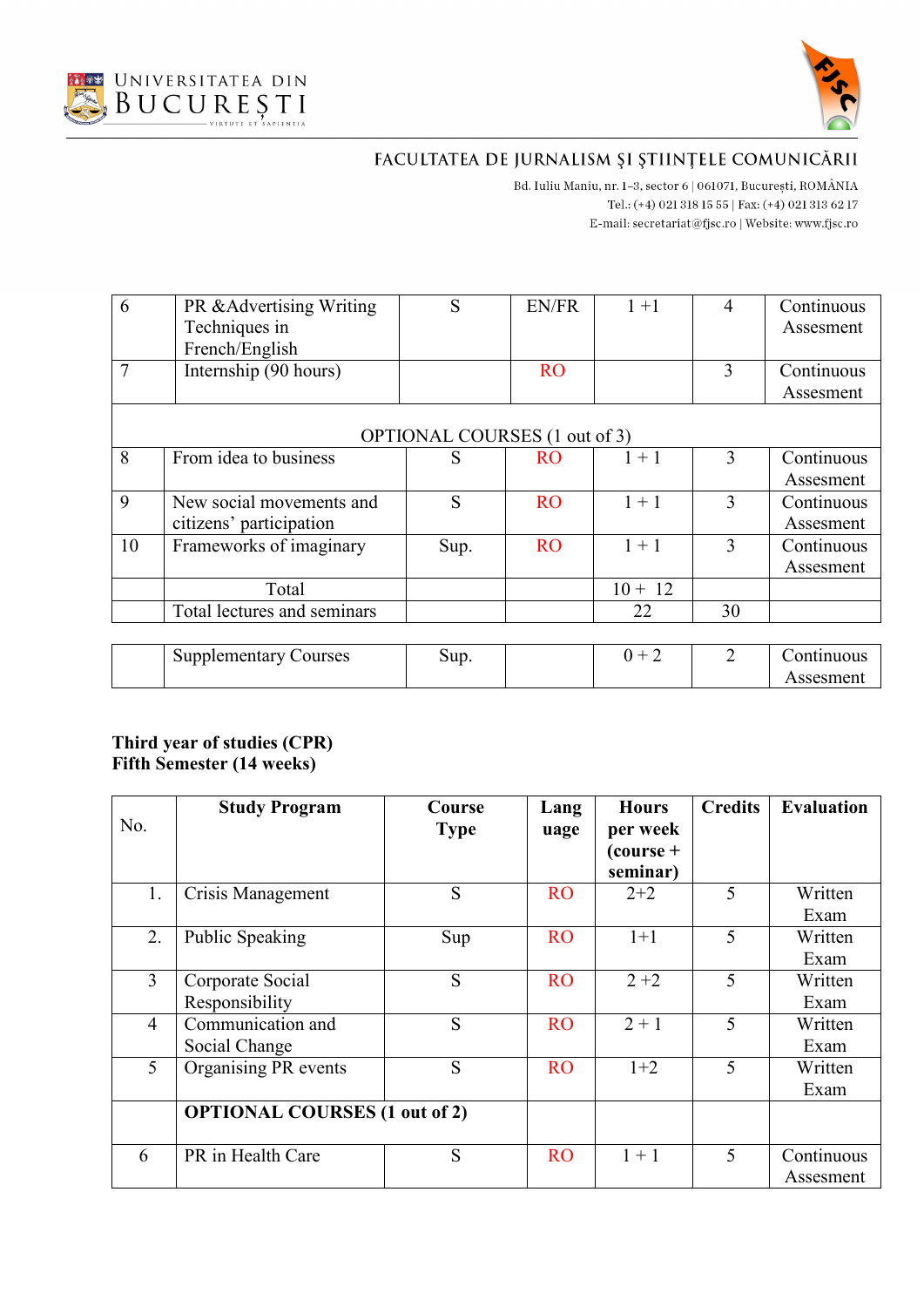



Bd. Iuliu Maniu, nr. 1-3, sector 6 | 061071, București, ROMÂNIA Tel.: (+4) 021 318 15 55 | Fax: (+4) 021 313 62 17 E-mail:  $\texttt{secretariat@f}$ isc.ro | Website: www.fjsc.ro

| PR in Governemental          |     | RO. | $1 + 1$ |               | Continuous |
|------------------------------|-----|-----|---------|---------------|------------|
| Institutions                 |     |     |         |               | Assesment  |
| Total                        |     |     | $9 + 9$ | 30            |            |
| Total lectures and           |     |     | 18      |               |            |
| seminars                     |     |     |         |               |            |
|                              |     |     |         |               |            |
| <b>Supplementary Courses</b> | Sup |     | $0 + 2$ | $\mathcal{D}$ | Continuous |
|                              |     |     |         |               | Assesment  |

### **Third year of studies (CPR) Sixth Semester (10 weeks)**

|                | <b>Study Program</b>        | Course               | Language  | <b>Hours</b> per        | <b>Credits</b> | <b>Evaluation</b> |
|----------------|-----------------------------|----------------------|-----------|-------------------------|----------------|-------------------|
| N <sub>o</sub> |                             | <b>Type</b>          |           | week                    |                |                   |
|                |                             |                      |           | $\frac{1}{2}$ (course + |                |                   |
|                |                             |                      |           | seminar)                |                |                   |
| 1.             | Argumentation               | Sup.                 | <b>RO</b> | $2 + 2$                 | 5              | Written           |
|                | Techniques*                 |                      |           |                         |                | Exam              |
| 2.             | Social Media                | S                    | <b>RO</b> | $2 + 2$                 | 5              | Written           |
|                |                             |                      |           |                         |                | Exam              |
| 3.             | <b>International Public</b> | S                    | <b>RO</b> | $1+2$                   | 5              | Written           |
|                | Relations                   |                      |           |                         |                | Exam              |
| 4.             | Project Management in       | Sup.                 | <b>RO</b> | $1 + 2$                 | 5              | Written           |
|                | Organizations               |                      |           |                         |                | Exam              |
| 5.             | Effective                   | Sup.                 | <b>RO</b> | $1 + 2$                 | 5              | Continuous        |
|                | Communication               |                      |           |                         |                | Assesment         |
|                | Techniques                  |                      |           |                         |                |                   |
|                |                             |                      |           |                         |                |                   |
|                | <b>OPTIONAL</b>             | COURSES (1 out of 3) |           |                         |                |                   |
| 6              | PR for Non-profit           | S                    | <b>RO</b> | $1 + 1$                 | 5              | Continuous        |
|                | Organizations               |                      |           |                         |                | Assesment         |
| $\overline{7}$ | Communication               | S                    | <b>RO</b> | $1 + 1$                 | 5              | Continuous        |
|                | Strategies in PR            |                      |           |                         |                | Assesment         |
| 8              |                             | S                    | <b>RO</b> | $1+1$                   | 5              |                   |
|                | PR Online Campaigns         |                      |           |                         |                | Continuous        |
|                |                             |                      |           |                         |                | Assesment         |
|                | Total                       |                      |           |                         |                |                   |